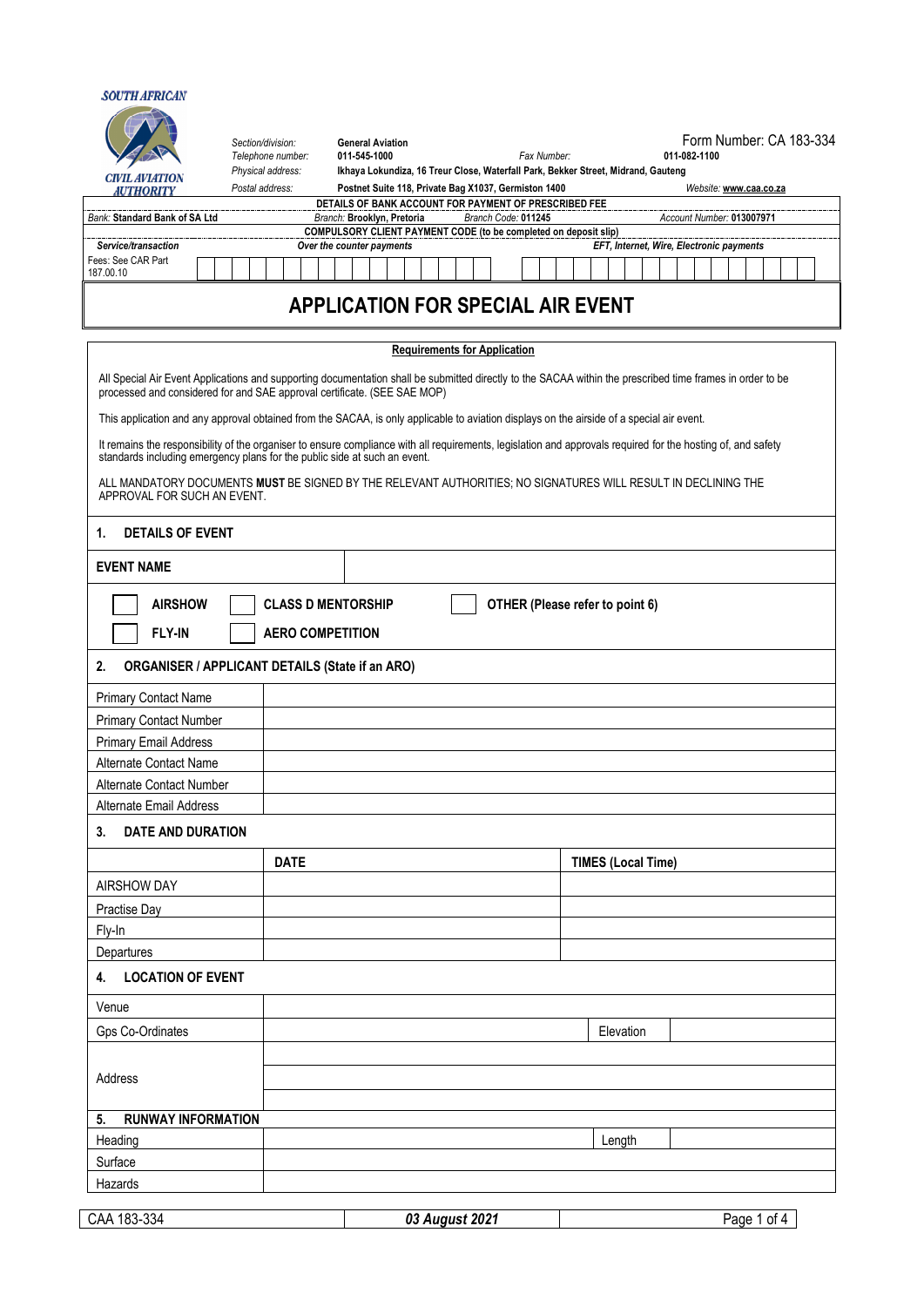| Aerobatics                                                           |                                                                           |                     | Model Aircraft / RPAS                   | Skydiving                                                                                     |
|----------------------------------------------------------------------|---------------------------------------------------------------------------|---------------------|-----------------------------------------|-----------------------------------------------------------------------------------------------|
| Formation Flying                                                     |                                                                           | Airliners           |                                         | Gliders                                                                                       |
|                                                                      | Hot Air Ballooning / Airship                                              | Para Gliders / PPG  |                                         | Competition                                                                                   |
| Spot Landing                                                         |                                                                           | <b>Hang Gliders</b> |                                         | <b>Time Trials</b>                                                                            |
|                                                                      | Flour / Water Bombing                                                     | Microlight          |                                         | Gyro Planes                                                                                   |
| 7.                                                                   | <b>NON-AERIAL DISPLAY ACTIVITIES</b>                                      |                     |                                         |                                                                                               |
| Motor Sport                                                          |                                                                           | Water Sport         |                                         |                                                                                               |
| Refer to the MSA                                                     |                                                                           | Refer to the SAMSA  |                                         |                                                                                               |
|                                                                      | msa@motorsport.co.za 0861 672 672                                         |                     | South African Maritime Safety Authority |                                                                                               |
|                                                                      |                                                                           |                     |                                         | *Also obtain the necessary approval from port-authority where airshows is near or over water. |
| Pyrotechnics<br>Refer to the SAPS                                    |                                                                           |                     |                                         |                                                                                               |
|                                                                      | South African Police Services - Explosive Unit - Tel: +27 (0) 12 393 1000 |                     |                                         |                                                                                               |
|                                                                      |                                                                           |                     |                                         |                                                                                               |
| 8.                                                                   | GIVE A DETAIL DESCRIPTION OF THE EVENT                                    |                     |                                         |                                                                                               |
|                                                                      |                                                                           |                     |                                         |                                                                                               |
|                                                                      |                                                                           |                     |                                         |                                                                                               |
|                                                                      |                                                                           |                     |                                         |                                                                                               |
|                                                                      |                                                                           |                     |                                         |                                                                                               |
|                                                                      |                                                                           |                     |                                         |                                                                                               |
|                                                                      |                                                                           |                     |                                         |                                                                                               |
|                                                                      |                                                                           |                     |                                         |                                                                                               |
|                                                                      |                                                                           |                     |                                         |                                                                                               |
|                                                                      |                                                                           |                     |                                         |                                                                                               |
|                                                                      |                                                                           |                     |                                         |                                                                                               |
|                                                                      |                                                                           |                     |                                         |                                                                                               |
|                                                                      |                                                                           |                     |                                         |                                                                                               |
|                                                                      |                                                                           |                     |                                         |                                                                                               |
|                                                                      |                                                                           |                     |                                         |                                                                                               |
|                                                                      |                                                                           |                     |                                         |                                                                                               |
|                                                                      |                                                                           |                     |                                         |                                                                                               |
|                                                                      |                                                                           |                     |                                         |                                                                                               |
| <b>LOCAL AUTHORITIES</b>                                             |                                                                           |                     |                                         |                                                                                               |
|                                                                      | Name of Authority                                                         |                     |                                         |                                                                                               |
|                                                                      | Contact Person                                                            |                     |                                         |                                                                                               |
|                                                                      |                                                                           |                     |                                         |                                                                                               |
|                                                                      | <b>Contact Phone</b>                                                      |                     |                                         |                                                                                               |
|                                                                      | <b>Contact Name</b>                                                       |                     |                                         |                                                                                               |
|                                                                      | <b>Contact Phone</b>                                                      |                     |                                         |                                                                                               |
|                                                                      | Position                                                                  |                     |                                         |                                                                                               |
| 9.<br>Local Authority /<br>Municipality<br>Land owner /<br>Operators | 10. AIRSIDE SAFETY PERSONELL                                              |                     |                                         |                                                                                               |
| <b>FLIGHT DISPLAY</b>                                                | Name & Surname                                                            |                     |                                         |                                                                                               |
|                                                                      | <b>Contact Number</b>                                                     |                     |                                         |                                                                                               |
|                                                                      | E-Mail Address                                                            |                     |                                         |                                                                                               |
|                                                                      |                                                                           |                     |                                         |                                                                                               |
| <b>DIRECTOR</b><br>11. EMERGENCY SERVICES                            | <b>Contact Name</b>                                                       |                     |                                         |                                                                                               |
|                                                                      | <b>Contact Phone</b>                                                      |                     |                                         |                                                                                               |
| VOC Commander                                                        | Contact E-mail                                                            |                     |                                         |                                                                                               |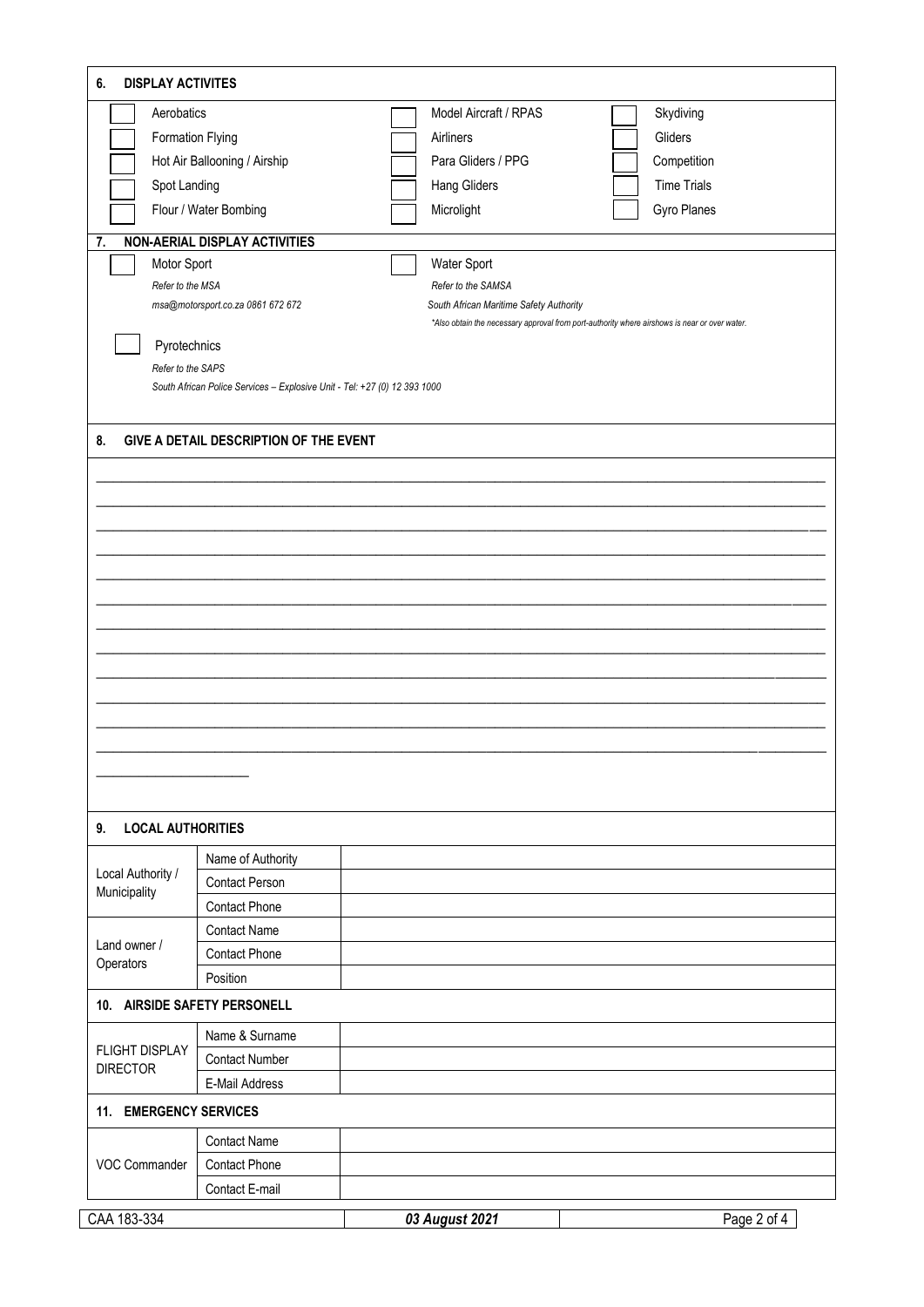|                                                                                                                               | Name of Station                |                                                 |                                                                                                                                                                                                |     |               |                                                                                                                                                                                                                                                                                                        |
|-------------------------------------------------------------------------------------------------------------------------------|--------------------------------|-------------------------------------------------|------------------------------------------------------------------------------------------------------------------------------------------------------------------------------------------------|-----|---------------|--------------------------------------------------------------------------------------------------------------------------------------------------------------------------------------------------------------------------------------------------------------------------------------------------------|
| Police (SAPS)                                                                                                                 | <b>Contact Name</b>            |                                                 |                                                                                                                                                                                                |     |               |                                                                                                                                                                                                                                                                                                        |
| Metro / Traffic<br>Department<br>Medical /                                                                                    | <b>Contact Phone</b>           |                                                 |                                                                                                                                                                                                |     |               |                                                                                                                                                                                                                                                                                                        |
|                                                                                                                               | Name of Station                |                                                 |                                                                                                                                                                                                |     |               |                                                                                                                                                                                                                                                                                                        |
|                                                                                                                               | <b>Contact Name</b>            |                                                 |                                                                                                                                                                                                |     |               |                                                                                                                                                                                                                                                                                                        |
|                                                                                                                               | <b>Contact Phone</b>           |                                                 |                                                                                                                                                                                                |     |               |                                                                                                                                                                                                                                                                                                        |
|                                                                                                                               | Name of Station                |                                                 |                                                                                                                                                                                                |     |               |                                                                                                                                                                                                                                                                                                        |
|                                                                                                                               | <b>Contact Name</b>            |                                                 |                                                                                                                                                                                                |     |               |                                                                                                                                                                                                                                                                                                        |
| Ambulance<br><b>Fire Department</b>                                                                                           | <b>Contact Phone</b>           |                                                 |                                                                                                                                                                                                |     |               |                                                                                                                                                                                                                                                                                                        |
|                                                                                                                               | Name of Station                |                                                 |                                                                                                                                                                                                |     |               |                                                                                                                                                                                                                                                                                                        |
|                                                                                                                               | <b>Contact Name</b>            |                                                 |                                                                                                                                                                                                |     |               |                                                                                                                                                                                                                                                                                                        |
|                                                                                                                               | <b>Contact Phone</b>           |                                                 |                                                                                                                                                                                                |     |               |                                                                                                                                                                                                                                                                                                        |
| NB!                                                                                                                           |                                |                                                 | SUITABLE PUBLIC SAFETY OFFICERS ARE APPOINTED AND PRESENT AT THE EVENT.<br>DISASTER MANAGEMENT PLANS AND EVACUATION PLANS MUST BE APPROVED BY SUITABLE OFFICIALS, I.E. SAPS, FIRE BRIGADE ETC. |     |               |                                                                                                                                                                                                                                                                                                        |
| <b>12. PUBLIC COMMENTATOR</b>                                                                                                 |                                |                                                 |                                                                                                                                                                                                |     |               |                                                                                                                                                                                                                                                                                                        |
| <b>Commentator Name</b>                                                                                                       |                                |                                                 |                                                                                                                                                                                                |     |               |                                                                                                                                                                                                                                                                                                        |
| <b>Contact Number</b>                                                                                                         |                                |                                                 |                                                                                                                                                                                                |     |               |                                                                                                                                                                                                                                                                                                        |
| Contact E-mail                                                                                                                |                                |                                                 |                                                                                                                                                                                                |     |               |                                                                                                                                                                                                                                                                                                        |
| NB!                                                                                                                           |                                |                                                 | THE COMMENTATOR MUST BE FAMILIAR WITH EMERGENCY AND EVACUATION PROCEDURES AT PUBLIC EVENTS                                                                                                     |     |               |                                                                                                                                                                                                                                                                                                        |
| 13. PUBLIC LIABILITY INSURANCE                                                                                                |                                |                                                 |                                                                                                                                                                                                |     |               |                                                                                                                                                                                                                                                                                                        |
| Insurance Company                                                                                                             |                                |                                                 |                                                                                                                                                                                                |     | <b>VALUE:</b> |                                                                                                                                                                                                                                                                                                        |
| <b>Contact Name</b>                                                                                                           |                                |                                                 |                                                                                                                                                                                                |     |               |                                                                                                                                                                                                                                                                                                        |
| <b>Contact Number</b>                                                                                                         |                                |                                                 |                                                                                                                                                                                                |     |               |                                                                                                                                                                                                                                                                                                        |
| 14. ATTACHEMENTS                                                                                                              |                                | Local authority / Land owners permission letter | The following documents should be included with this application as attachments.<br>PRO FORMA SASREA SECTION 6 (3) APPLICATION (Sports and Recreation Events Act of 2010)                      |     |               |                                                                                                                                                                                                                                                                                                        |
| <b>15. ORGANISER ACCEPTANCE</b>                                                                                               |                                |                                                 | - Copy of Application to the Commissioner of Police for Event Risk Categorization                                                                                                              |     |               |                                                                                                                                                                                                                                                                                                        |
|                                                                                                                               |                                |                                                 |                                                                                                                                                                                                |     |               |                                                                                                                                                                                                                                                                                                        |
| lead to this event being cancelled.<br>by requesting a hardcopy/electronic copy from the SACAAoffices.<br><b>Contact Name</b> |                                |                                                 |                                                                                                                                                                                                |     |               | I hereby certify that the above information and attachments are true and correct to the best of my knowledge. I understand that a false statement may<br>I hereby acknowledge that I have read and understood the Special Air Events Manual of Procedure (SAE-MOP) as provided on the SACAA website or |
| <b>Contact Number</b>                                                                                                         |                                |                                                 |                                                                                                                                                                                                |     |               |                                                                                                                                                                                                                                                                                                        |
| Contact E-mail                                                                                                                |                                |                                                 |                                                                                                                                                                                                |     |               |                                                                                                                                                                                                                                                                                                        |
| Date                                                                                                                          |                                |                                                 |                                                                                                                                                                                                |     |               |                                                                                                                                                                                                                                                                                                        |
|                                                                                                                               |                                |                                                 |                                                                                                                                                                                                |     |               | Signature of Acceptance                                                                                                                                                                                                                                                                                |
| 16. SACAA OFFICE USE                                                                                                          |                                |                                                 |                                                                                                                                                                                                |     |               |                                                                                                                                                                                                                                                                                                        |
|                                                                                                                               |                                |                                                 | Has the following documents been submitted to the RAASA office as per the SAE-MOP Timeline                                                                                                     |     |               |                                                                                                                                                                                                                                                                                                        |
| Days before event                                                                                                             |                                | <b>Document</b>                                 |                                                                                                                                                                                                | Yes | No            | <b>Notes</b>                                                                                                                                                                                                                                                                                           |
| 150<br>Application Form                                                                                                       |                                |                                                 |                                                                                                                                                                                                |     |               |                                                                                                                                                                                                                                                                                                        |
| 150                                                                                                                           | Copy of the SASREA Application |                                                 |                                                                                                                                                                                                |     |               |                                                                                                                                                                                                                                                                                                        |
| 150                                                                                                                           |                                | Land Owner / Local Authority Approval Letter    |                                                                                                                                                                                                |     |               |                                                                                                                                                                                                                                                                                                        |
| CAA 183-334                                                                                                                   |                                |                                                 | 03 August 2021                                                                                                                                                                                 |     |               | Page 3 of 4                                                                                                                                                                                                                                                                                            |
|                                                                                                                               |                                |                                                 |                                                                                                                                                                                                |     |               |                                                                                                                                                                                                                                                                                                        |